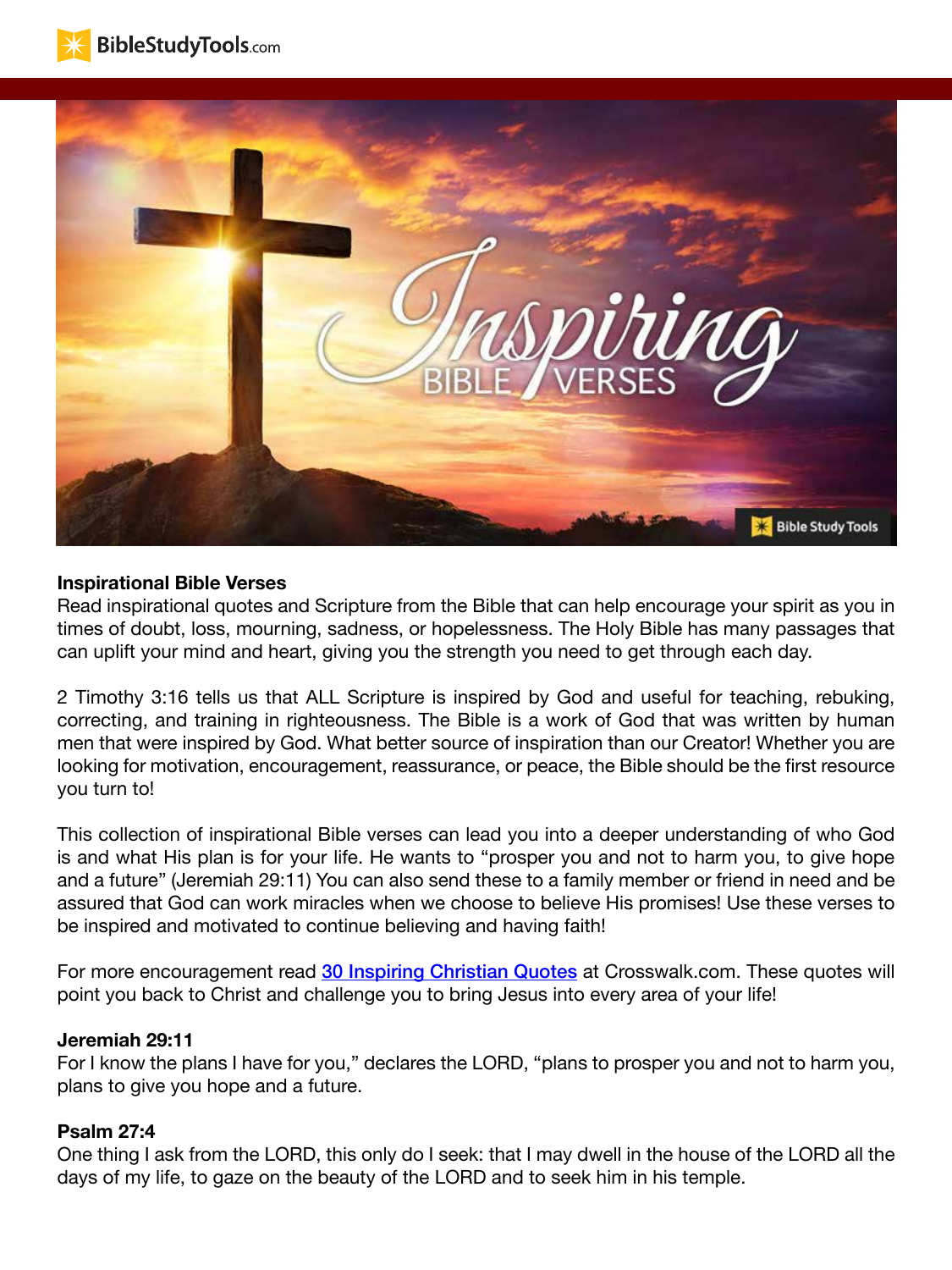## **Psalm 34:8**

Taste and see that the LORD is good; blessed is the one who takes refuge in him.

## **Proverbs 17:17**

A friend loves at all times, and a brother is born for a time of adversity.

### **Isaiah 40:28-31**

Do you not know? Have you not heard? The LORD is the everlasting God, the Creator of the ends of the earth. He will not grow tired or weary, and his understanding no one can fathom. He gives strength to the weary and increases the power of the weak. Even youths grow tired and weary, and young men stumble and fall; but those who hope in the LORD will renew their strength. They will soar on wings like eagles; they will run and not grow weary, they will walk and not be faint.

## **John 15:13**

Greater love has no one than this: to lay down one's life for one's friends.

## **Romans 8:28**

And we know that in all things God works for the good of those who love him, who have been called according to his purpose.

### **Romans 8:31**

What, then, shall we say in response to these things? If God is for us, who can be against us?

### **Romans 15:13**

May the God of hope fill you with all joy and peace as you trust in him, so that you may overflow with hope by the power of the Holy Spirit.

#### **Romans 8:38-39**

For I am convinced that neither death nor life, neither angels nor demons, neither the present nor the future, nor any powers, neither height nor depth, nor anything else in all creation, will be able to separate us from the love of God that is in Christ Jesus our Lord.

#### **1 Corinthians 13:12**

For now we see only a reflection as in a mirror; then we shall see face to face. Now I know in part; then I shall know fully, even as I am fully known.

#### **Lamentations 3:22-23**

Because of the LORD's great love we are not consumed, for his compassions never fail. 23 They are new every morning; great is your faithfulness.

## **2 Corinthians 4:16-18**

Therefore we do not lose heart. Though outwardly we are wasting away, yet inwardly we are being renewed day by day. For our light and momentary troubles are achieving for us an eternal glory that far outweighs them all. So we fix our eyes not on what is seen, but on what is unseen, since what is seen is temporary, but what is unseen is eternal.

## **1 Corinthians 16:13**

Be on your guard; stand firm in the faith; be courageous; be strong.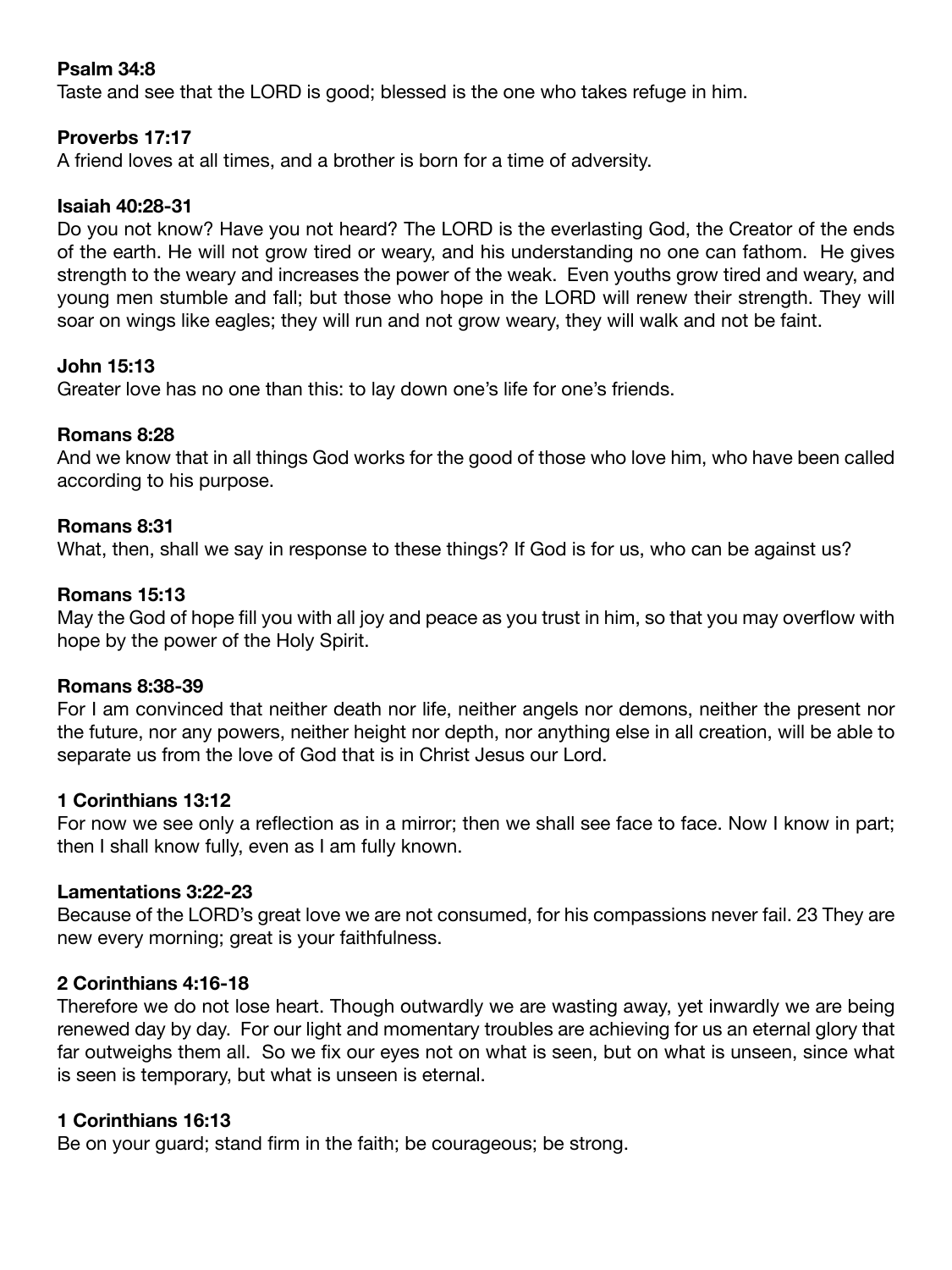# **Philippians 3:7-9**

But whatever were gains to me I now consider loss for the sake of Christ. What is more, I consider everything a loss because of the surpassing worth of knowing Christ Jesus my Lord, for whose sake I have lost all things. I consider them garbage, that I may gain Christ and be found in him, not having a righteousness of my own that comes from the law, but that which is through faith in Christ—the righteousness that comes from God on the basis of faith.

# **Ephesians 3:17-21**

so that Christ may dwell in your hearts through faith. And I pray that you, being rooted and established in love, may have power, together with all the Lord's holy people, to grasp how wide and long and high and deep is the love of Christ, and to know this love that surpasses knowledge—that you may be filled to the measure of all the fullness of God. Now to him who is able to do immeasurably more than all we ask or imagine, according to his power that is at work within us, to him be glory in the church and in Christ Jesus throughout all generations, for ever and ever! Amen.

# **1 John 3:22**

and receive from him anything we ask, because we keep his commands and do what pleases him.

# **1 John 3:1-3**

See what great love the Father has lavished on us, that we should be called children of God! And that is what we are! The reason the world does not know us is that it did not know him. Dear friends, now we are children of God, and what we will be has not yet been made known. But we know that when Christ appears, we shall be like him, for we shall see him as he is. All who have this hope in him purify themselves, just as he is pure.

# **Hebrews 10:19-23**

Therefore, brothers and sisters, since we have confidence to enter the Most Holy Place by the blood of Jesus, by a new and living way opened for us through the curtain, that is, his body, and since we have a great priest over the house of God, let us draw near to God with a sincere heart and with the full assurance that faith brings, having our hearts sprinkled to cleanse us from a guilty conscience and having our bodies washed with pure water. Let us hold unswervingly to the hope we profess, for he who promised is faithful.

# **1 Peter 2:9-11**

But you are a chosen people, a royal priesthood, a holy nation, God's special possession, that you may declare the praises of him who called you out of darkness into his wonderful light. Once you were not a people, but now you are the people of God; once you had not received mercy, but now you have received mercy. Dear friends, I urge you, as foreigners and exiles, to abstain from sinful desires, which wage war against your soul.

# **James 1:2-4**

 Consider it pure joy, my brothers and sisters, whenever you face trials of many kinds, because you know that the testing of your faith produces perseverance. Let perseverance finish its work so that you may be mature and complete, not lacking anything.

# **Romans 1:17**

For in the gospel the righteousness of God is revealed—a righteousness that is by faith from first to last, just as it is written: "The righteous will live by faith."